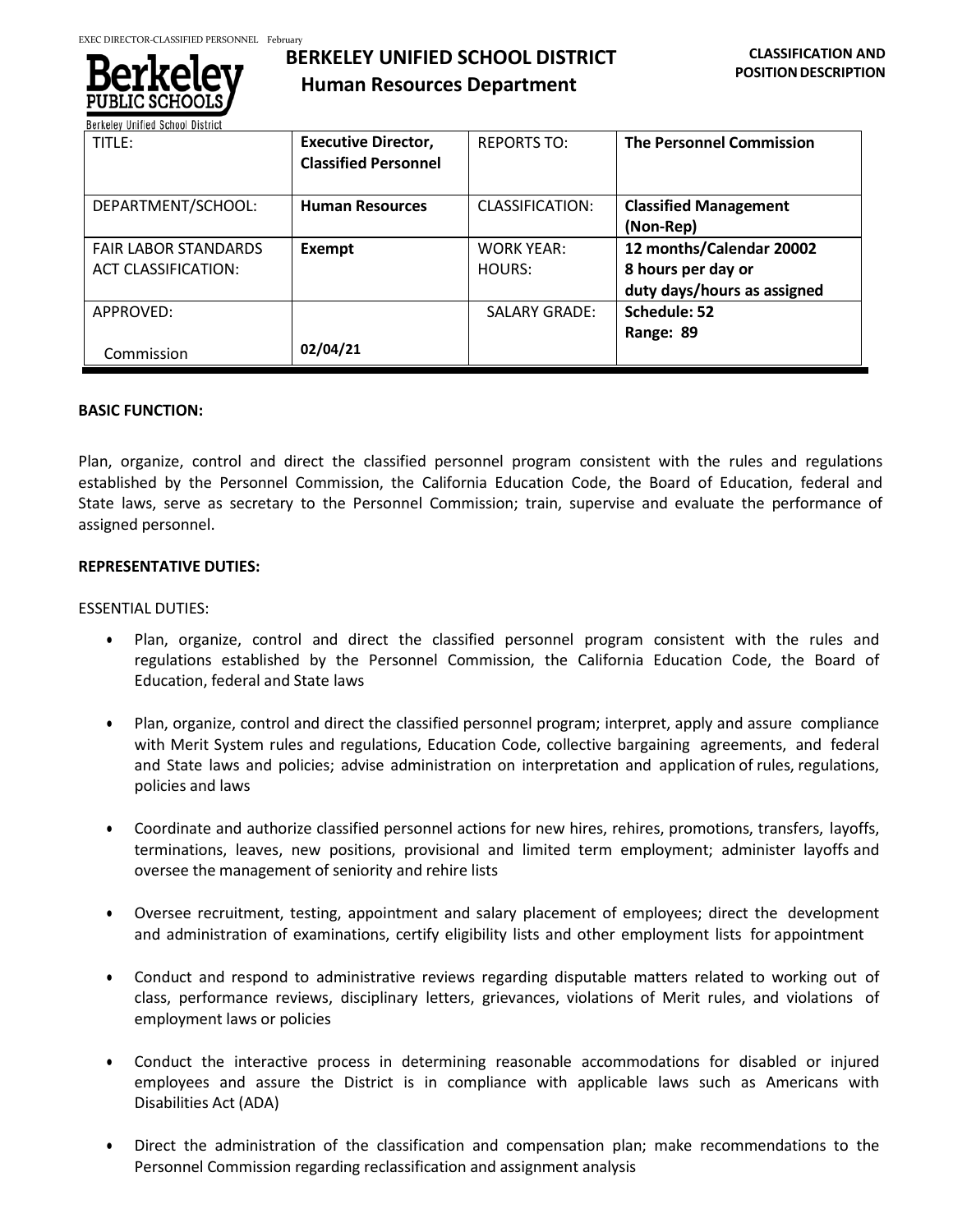- Coordinate efforts with the District's Risk Management department in the areas of Workers' Compensation, return-to-work programs and disability; assure compliance with related laws, codes, regulations, policies and procedures
- Train, supervise and evaluate the performance of assigned staff; interview and select employees and recommend transfers, reassignment, termination and disciplinary actions; monitor performance evaluations according to established guidelines and procedures
- Coordinate communications between administrators and classified personnel to resolve issues or concerns and exchange information; provide regular counsel to administrators regarding conflict resolution and employee relations
- Provide technical expertise, information and assistance to the administrator regarding assigned functions; assist in the formulation and development of policies, procedures and programs to assure an economical, safe and efficient work environment; advise the administrator of unusual trends or problems and recommend appropriate corrective action; develop, manage and recommend new and revised rules to the Personnel Commission and the District's administrative team
- Collaborate and work with the Human Resources Department in the provision of non-merit classified personnel related functions; ensure efficient processes and procedures between Personnel Commission services and Human Resources; serve as an advisor to Human Resources regarding merit rules and regulations
- Plan, organize and implement long and short-term staff development programs, policies, procedures, administrative regulations and activities designed to enhance classified personnel programs and services
- Serve as Secretary to the Personnel Commission; prepare agenda items, attend meetings and oversee the preparation of minutes; organize employee discipline hearings and act as advisor to the Commission
- If requested, serve as a subject matter expert in merit rules and regulations to both District and classified employee representatives; may recommend or suggest solutions to classified employment problems or issues
- Direct the preparation and maintenance of a variety of narrative and statistical reports, records and files related to classified personnel and assigned activities; prepare and maintain records and reports related to assigned activities
- Develop and prepare the annual preliminary budget for the Personnel Commission; analyze and review budgetary and financial data; control and authorize expenditures in accordance with established limitations; prepare annual report for the Personnel Commission
- Advise District and employee representatives on classified disciplinary procedures; may assist in the development of employee training programs to address employee performance deficiencies
- Operate standard office equipment including copier, scanner, fax machine, telephone, laptop, computer and assigned software; drive a vehicle to conduct work
- Attend and conduct a variety of meetings as assigned; participate in negotiations for classified bargaining units; prepare and deliver presentations
- Perform related duties as assigned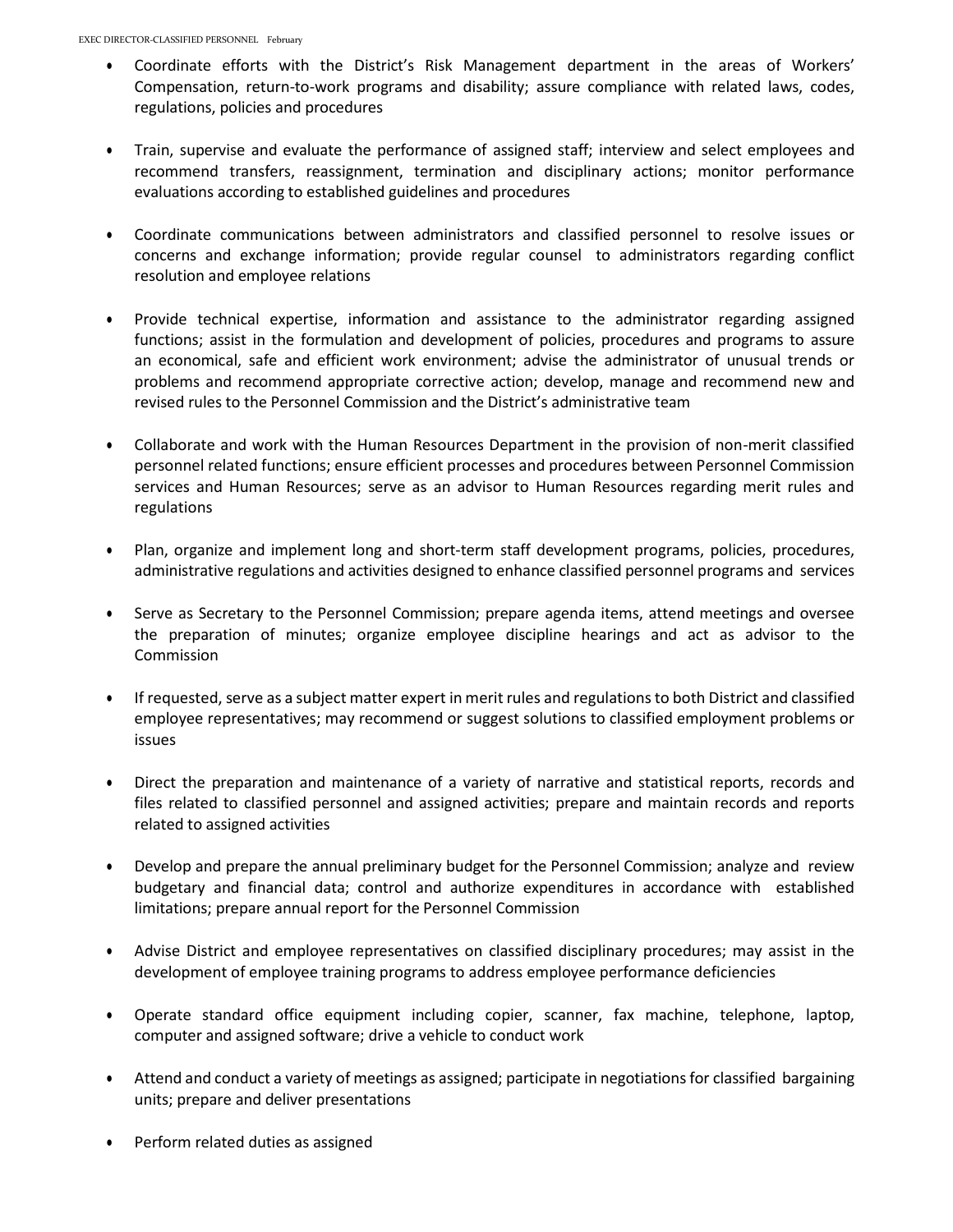#### KNOWLEDGE OF:

Planning, organization and direction of the classified personnel program Merit System rules and regulations Public meeting protocols related to compliance with The Brown Act Budget preparation and control Oral and written communication skills Principles and practices of administration, supervision and training State and federal laws, codes and regulations concerning personnel administration including equal employment opportunity, ADA and others Principles, techniques and methods of recruitment, assessment,selection, training, classification and compensation Collective bargaining agreements, labor relations and union contracts Pay compensation plans Interpersonal skills using tact, patience and courtesy Operation of a computer and assigned software

# ABILITY TO:

Plan, organize, control and direct the classified personnel program Coordinate the recruiting, interviewing, testing, selecting and placement of classified personnel Supervise the performance of assigned personnel Administer layoff and reemployment activities Coordinate communications between administrators and classified personnel Communicate effectively both orally and in writing Prepare and deliver oral presentations Interpret, apply and explain rules, regulations, policies and procedures Establish and maintain cooperative and effective working relationships with others Operate a computer and assigned office equipment Analyze situations accurately and adopt an effective course of action Meet schedules and timelines Work independently with little direction Plan and organize work Prepare comprehensive narrative and statistical records and reports Direct the maintenance of a variety of reports and files related to assigned activities

## **EDUCATION AND EXPERIENCE:**

Any combination equivalent to: bachelor's degree in human resources, public administration or related field and seven years increasingly responsible experience in the administration of a human resources program.

## **LICENSES AND OTHER REQUIREMENTS:**

Valid California driver's license, use of personal vehicle, and proof of insurance

## **WORKING CONDITIONS:**

ENVIRONMENT: Office environment Driving a vehicle to conduct work

## PHYSICAL DEMANDS:

Hearing and speaking to exchange information and make presentations Seeing to read a variety of materials Dexterity of hands and fingers to operate a computer keyboard

# HAZARDS:

Contact with dissatisfied or abusive individuals